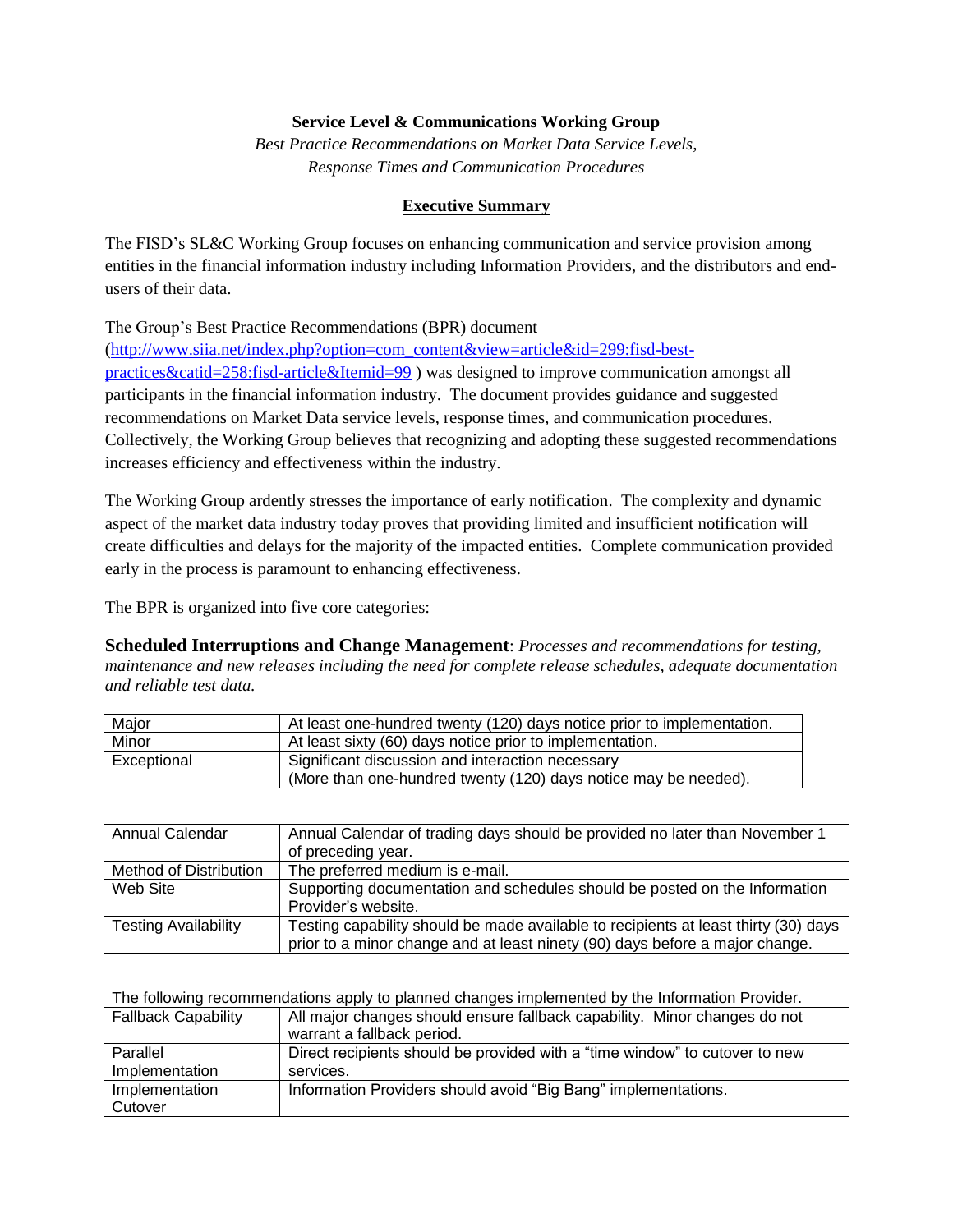| "Go/No-go"    | "Go/No-go" announcement should be made at least two (2) weeks before<br>announced start date. Any postponement of announced start date should still |
|---------------|-----------------------------------------------------------------------------------------------------------------------------------------------------|
|               | provide at least two weeks of advance notice for a rescheduled start date.                                                                          |
| Backward      | Information Providers implementation should facilitate backward compatibility so                                                                    |
| Compatibility | Vendors can deploy new systems prior to IPs' implementation.                                                                                        |
| Dual Feeds    | Information Providers should provide a minimum of two copies of any data feed.                                                                      |

**Unplanned Interruptions:** *Recommendations on notification processes, communications goals, escalation procedures and response targets/timeframes for unplanned service disruptions.*

| Immediate Notification | Notification of an unplanned interruption should be immediate and provide<br>outline of problem and estimated time resolution. Timeliness should trump<br>completeness if faced with a decision. |
|------------------------|--------------------------------------------------------------------------------------------------------------------------------------------------------------------------------------------------|
| <b>Status Update</b>   | Information Provider should provide periodic updates which include estimate of<br>resolution timeframe.                                                                                          |
| Restoration            | Notification should indicate if restoration is full or partial and provide times of<br>when the incident began and when it was resolved.                                                         |
| Retransmission         | Information Provider should be capable of retransmitting data to fill in gaps<br>when messages are missed.                                                                                       |
| Follow up              | Information Provider should provide written explanations of major problems and<br>their resolution and any changes implemented to prevent a recurrence.                                          |

**Notification Periods for General Activities:** *Recommendations on notification periods including communication, timescales, and lead times as defined by FISD for those activities not covered in previous sections.* 

| <b>Market Coverage</b> | Changes (adds/deletions/modifications of issues or instruments) should be<br>provided at least two business days prior to first trading day.           |
|------------------------|--------------------------------------------------------------------------------------------------------------------------------------------------------|
| New Listings           | Provided at least ten business days prior to effective date.                                                                                           |
| Non-Regular Changes    | Corporate Actions (e.g. – mergers, delistings, splits, rights issues) should be<br>provided at least forty-eight (48) hours before the effective date. |

**Systems Considerations and Data Recovery**: *Recommendations on performance expectations related to capacity management, systems reliability, network latency, business continuity planning, backup data and recovery.* 

| Core Hours          | Information Provider defines the core hours of continuous service.<br>This includes a safety zone of at least one hour before the start and one hour<br>after the end of data. |
|---------------------|--------------------------------------------------------------------------------------------------------------------------------------------------------------------------------|
| Capacity Management | Average message rates should be calculated and published on a frequent<br>basis. Both bytes/sec and messages/sec are important.                                                |
| Reliability         | 99.98% uptime is minimum standard                                                                                                                                              |